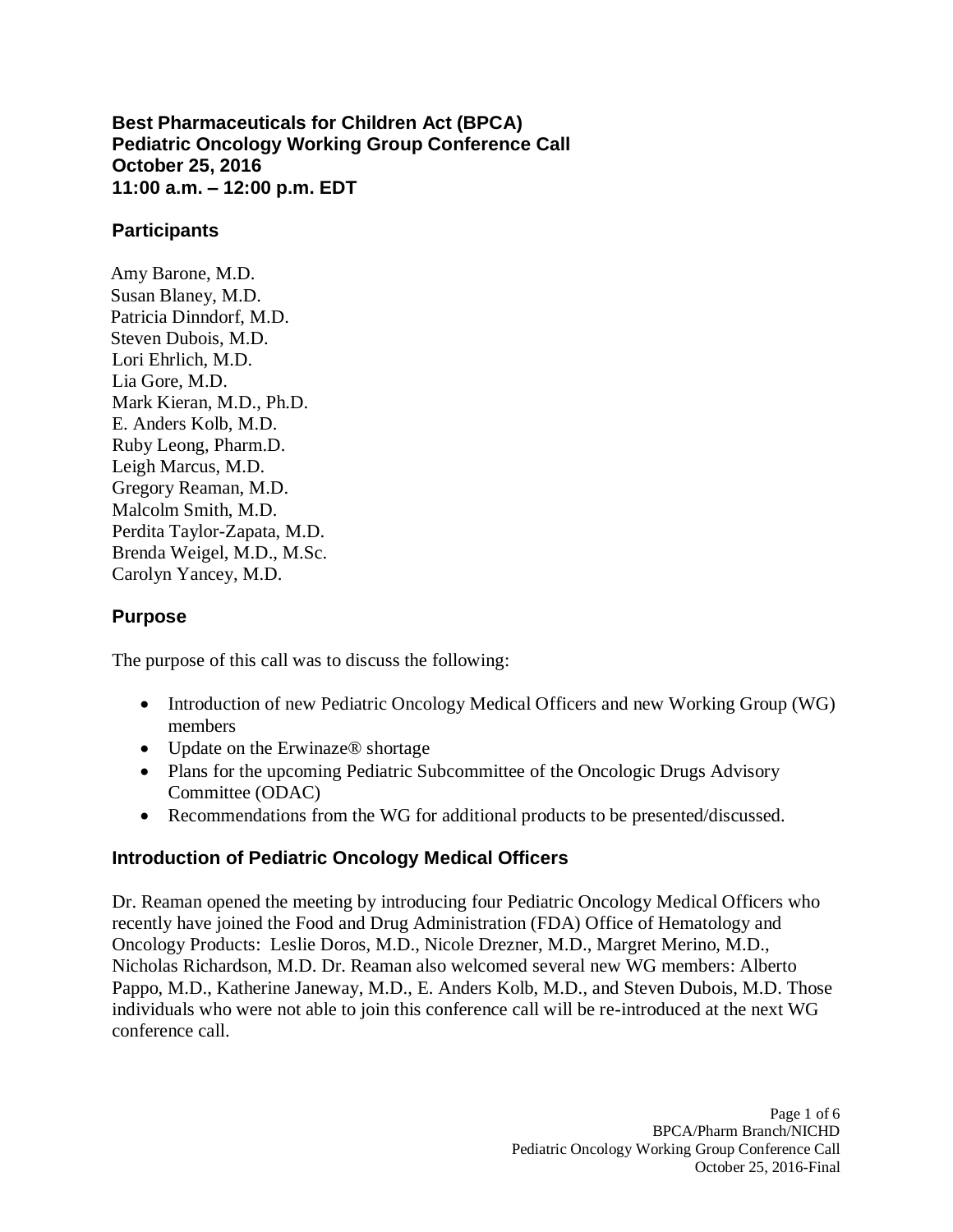# **Erwinaze**® **Shortage Update**

Dr. Reaman next briefly discussed the current status of the availability of Erwinaze® **(**asparaginase Erwinia chrysanthemi). He pointed out that this product—used in treatment of patients with acute lymphoblastic leukemia (ALL)—has been in short supply for some time, most often resulting from manufacturing complications. Dr. Reaman explained that the most recent shortage is due to the presence of certain metallic and plant/vegetable particulates detected during final inspection of this product. Dr. Reaman emphasized that the FDA is continually monitoring this situation. Because of concerns regarding the nature of these impurities, the FDA has cautioned that new supplies of this product are currently limited, until the Agency receives more clarification and verification from the manufacturer, Jazz Pharmaceuticals, that the situation has been resolved and that the product is safe at which time FDA may exercise regulatory discretion to release product with special administration guidelines. Dr. Reaman noted that while he would gladly entertain questions from WG members, he could do so only without compromising the confidential nature of this situation.

# **Pediatric Subcommittee of the ODAC Agenda**

Dr. Reaman confirmed that the next Pediatric Subcommittee of the ODAC has been tentatively scheduled for June 21 and 22, 2017. Dr. Reaman briefly reviewed the tentative agenda for the 2 day meeting, explaining that the agenda could be altered to a 1-day format, or possibly to allow for general sessions within the 2-day timeframe.

Dr. Reaman then asked participants for their input regarding products to be considered for discussion and presentation during the upcoming ODAC meeting. Dr. Reaman explained that a preliminary selection of the following products was created because they represented a crosssection of newly approved or products in development that potentially could be relevant and appropriate for pediatric cancers:

- Curaxin (CUDC-907): Curtis
- Avelumab: EMD Serono
- Midostaurin: Novartis
- AG-120 and AG-221: Ageos
- Prexasartinib (PLX 3397: Plexxicon
- CPX-351: Jazz
- Olaratumab: Lilly
- Onivyde (liposomal irinotecan): Merrimack
- Palbociclib: Pfizer
- LY2606368: Lilly

# **Curaxin (CUDC-907): Curtis**

Dr. Reaman noted that some activity has been noted in the use of this product in solid tumors. Dr. Smith agreed that this product warrants further discussion. Dr. Weigel mentioned that this product has generated interest as a treatment for leukemia and neuroblastomas. She also noted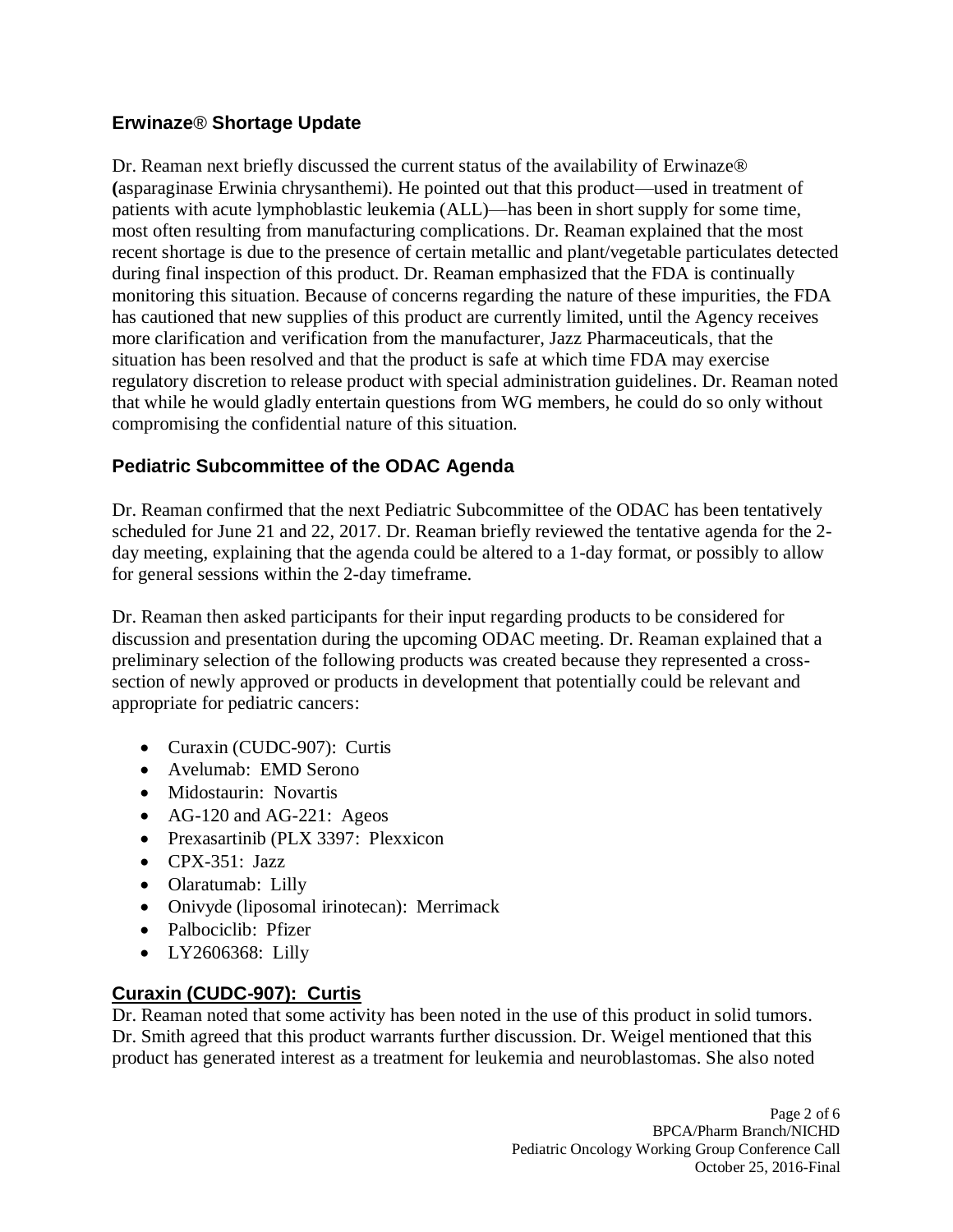while considerable formulation development, both in oral and intravenous (IV) applications, has already occurred, that the focus has been on hematologic malignancies in adults. Dr. Kieran asked Dr. Smith if data have been compiled for other malignancies with similar pathways. Dr. Smith offered to send Dr. Kieran the article that presents this information. Based on the interest in this product raised by the WG, Dr. Reaman will contact the developer and invite them to present at the June 2017 meeting.

# **Avelumab: EMD Serono**

Dr. Reaman next asked WG members to share their opinions regarding the value of evaluating yet another programmed cell death protein 1/programmed cell death ligand-1 (PD-1/PDL-1) inhibitor for pediatric cancers. Dr. Weigel acknowledged that presentation from the developer regarding pathways would be of interest. She also pointed out that with the "glut" of new products flooding the market, many of which warrant further evaluation, the challenge is to present a convincing argument for differentiating this product from other products already further along in development for use with pediatric cancers. Dr. Weigel offered that this product is not a priority. She added that unless other WG members could present a compelling argument for why this product is more advantageous than other similar products, she would not recommend this product for discussion at the June meeting. Dr. Reaman agreed, noting that he knew of no current information that would substantiate selecting this product over other similar products at this time.

Dr. Kieran agreed but also suggested that the WG might reconsider this position if a company has a series of, or number of, products in its portfolio that are ideal as a combination. Dr. Kieran also concurred that the WG is not particularly interested in presentation of another PD-1/PD-L1 single agent. Dr. Reaman offered to contact the developer to inquire if the company is developing the product for potential combination with another product. Pending response from the developer, presentation regarding this product will be "tabled." Dr. Smith also noted that while the prospect of presenting products as combinations is interesting, he cautioned that these combinations would need to be viable and demonstrate promise for stimulating pediatric-specific response.

# **Midostaurin: Novartis**

Dr. Reaman noted that as a result of some rather exciting data, there are plans to develop this product as a treatment for myeloma. The manufacturer has received a "break-through" designation. Dr. Kolb explained that while this product shows promise for acute myeloid leukemia (AML) treatment, this product is the least specific, there are others that would have a higher priority; they are in various stages of pediatric investigational plan (PIP) development and implementation, Dr. Kolb did acknowledge that the priority ranking could certainly change, moving this product higher on the list.

Dr. Gore noted that there was an early stage trial in Europe for this product and there are some dosing and toxicity data available. This information gives a starting point should the drug rise to the level of needing attention.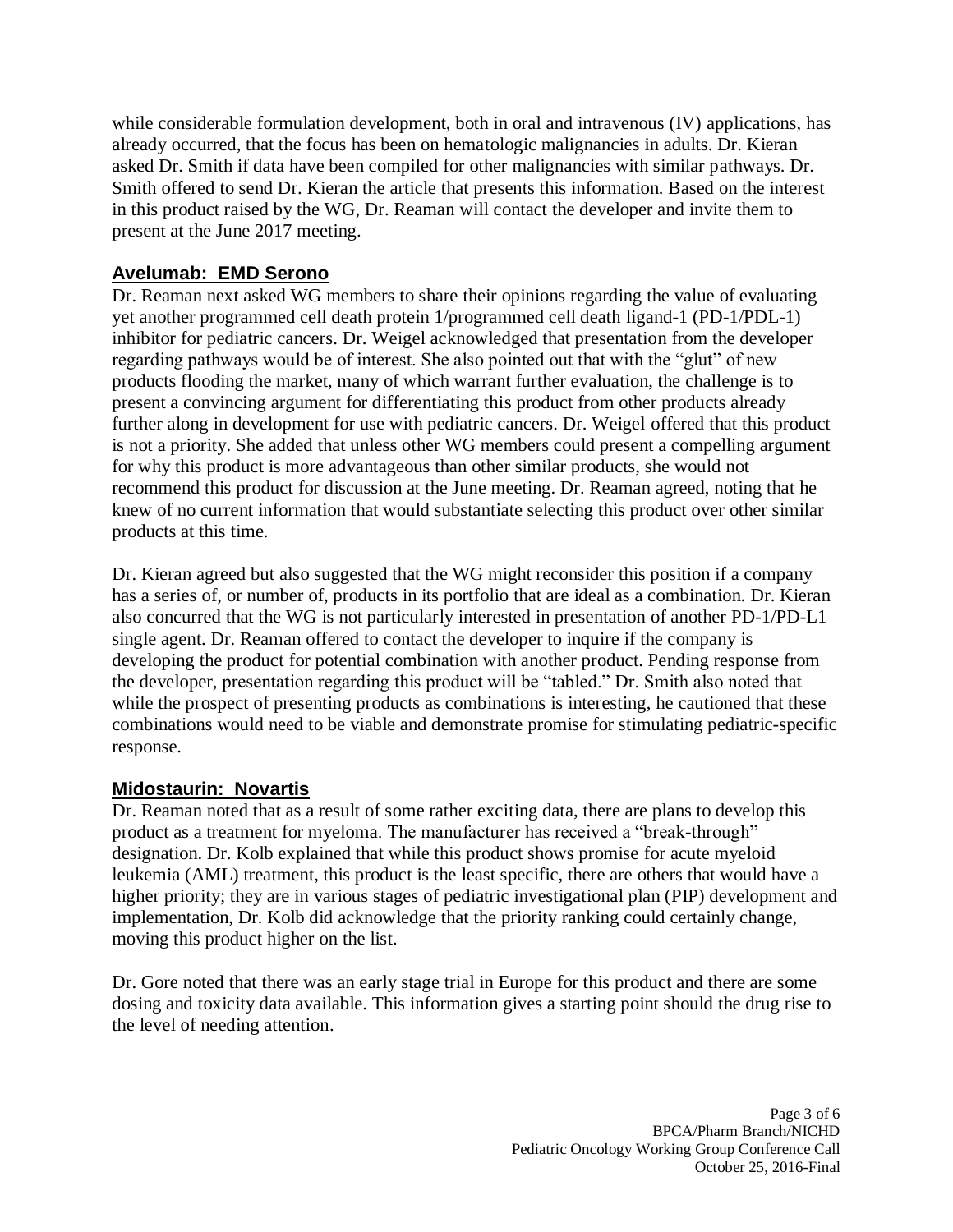Dr. Reaman concluded that pending toxicity evaluations, the WG recommended postponing inviting the manufacturer to present at the June meeting, at least for the time being.

#### **AG-120 and AG-221: Ageos**

Dr. Reaman next solicited input from the WG regarding interest in inviting the developer of these two isocitrate dehydrogenase 1 (NADP+), soluble (IDH-1) mutant inhibitors to present at the June meeting. Dr. Kolb referred to current mutational frequency data among teens less than 16 years of age, compared with patients in the 16 – 40 age group and older adults. He indicated that for an adolescent and young adult (AYA) study, there would be interest in the manufacturer presenting these products. He noted there is always a challenge in identifying mutations that are not usually identified or studied in pediatric cases. Dr. Reaman agreed that there could be an opportunity to enroll teen-aged patients. Dr. Kieran mentioned that the company had not expressed interest in lowering the age of study participants, and the number of patients with brain tumors has never been large enough to run an independent study.

Dr. Gore added that there are considerable data on adult patients using AG-120, as well as more limited information on use of AG-221 among adults. She agreed that a presentation on the products themselves could be worthwhile. She cautioned, however, that currently there are not enough patients, even worldwide, to conduct an independent study.

Dr. Reaman asked Dr. Kieran to discuss the frequency of mutations in pediatric brain tumors. Dr. Kieran explained that determining the frequency depends on how these tumors are identified. Most are low-grade cortical gliomas, although some high-grade gliomas have been identified. There is a dramatic increase in frequency in late adolescence. He also explained that patients 10 years of age or older, are routinely tested for IDH-1. Currently, the usual pattern in adults seems to be low-grade gliomas transferring to high-grade. However, it is unclear if what investigators are seeing is early onset of adult or late onset of the pediatric form. Dr. Kieran also pointed out that the recent World Health Organization (WHO) classification of central nervous system (CNS) tumors is largely based on IDH-1, which is much less common in pediatrics. Subsequently, the new WHO criteria are less relevant to pediatrics. IDH-1 does not fit into initial assessment of tumors.

Dr. Kieran agreed that a presentation on AG-120 at the June 2017 meeting would be useful.

# **Prexasartinib (PLX 3397): Plexxicon**

Dr. Reaman noted that this product has received "break-through" designation and there has been interest in further development of this colony-stimulating factor 1 (CSF-1) receptor/inhibitor. Dr. Kieran asked if any members of the WG could elaborate on the status of Novartis CSF-1 study. Dr. Weigel reported that the protocol has been significantly amended for this Phase I-Phase II study. She also cautioned that this product is targeted for a very specific "niche" market. Although more patients have been added, very few study participants are less than age 18. Dr. Weigel further noted that although other clinical trials are underway, she was not aware of any clinical data specific to CNS tumors.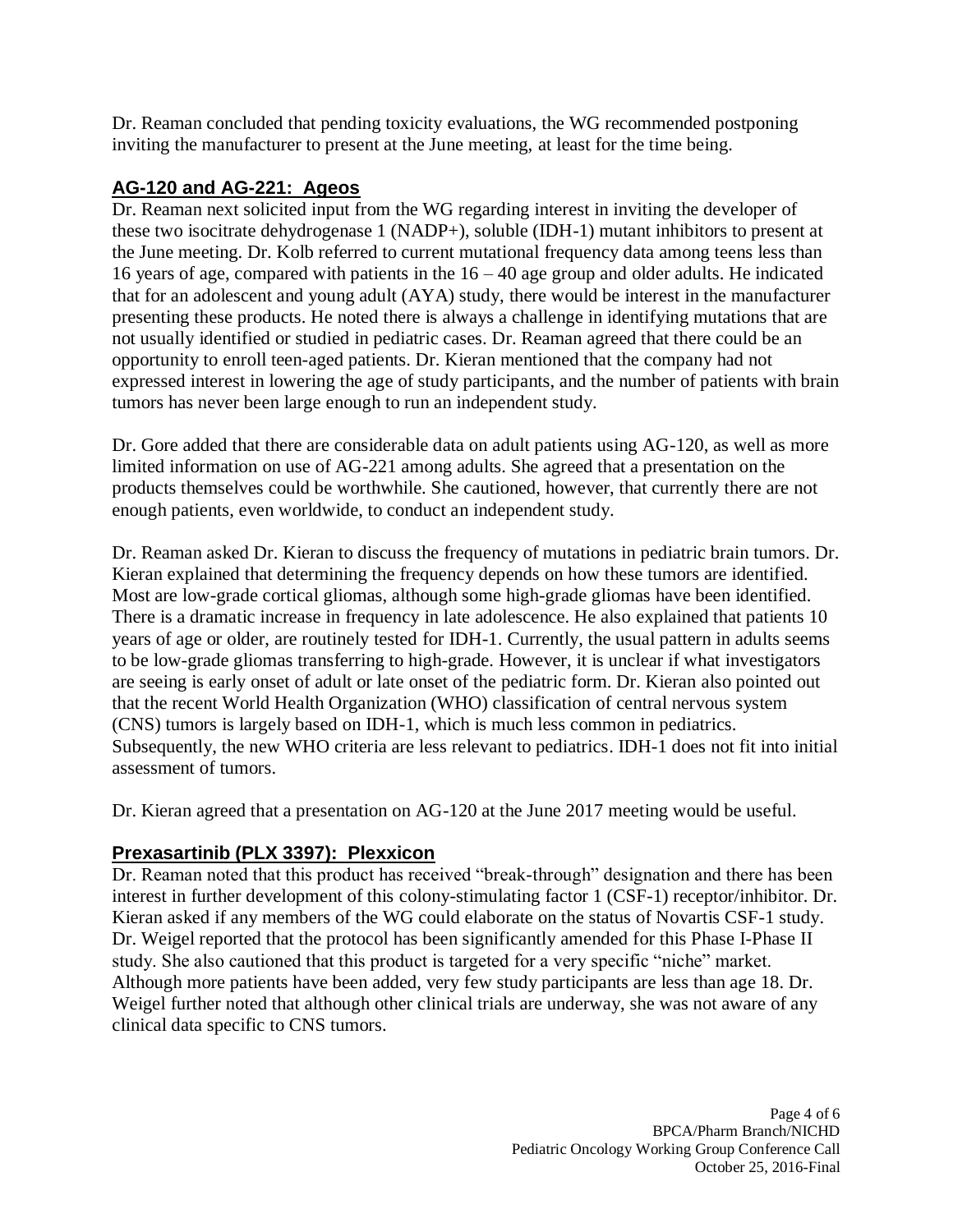Dr. Reaman concluded that the WG recommended putting presentation of this product "on hold" pending release of more Phase I study information.

#### **CPX-351: Jazz**

Dr. Reaman advised the WG that there is potential interest in developing a Written Request (WR) for this product. Dr. Kolb reported that dose-finding Phase I and Phase II has been completed, and that study results have yielded compelling data, with impressive responses in older adults. U.S. developers have been working with European colleagues and are geared to move forward. Dr. Kolb emphasized that there is definitely interest in this product, and that he highly recommended it for presentation. Dr. Reaman will move ahead on inviting the developer to the June 2017 ODAC meeting.

# **Olaratumab: Lilly**

Dr. Reaman described this product, recently approved for treatment of soft-tissue sarcomas. He noted that there has been interest in evaluating this product in pediatrics. Dr. Reaman requested input from the WG regarding including presentation from the developer regarding the somewhat unusual decisions made about this ongoing Phase I study. Participants concurred that there was significant interest within the WG, and that presentation from the sponsor would be beneficial. Dr. Weigel agreed, noting that there has been tremendous interest in potential application of this product for several tumor types. She also indicated that there has been considerable discussion regarding the post Phase I and Phase II study design. Dr. Reaman will move ahead on inviting the developer to present at ODAC in June 2017.

# **Onivyde (liposomal irinotecan): Merrimack**

Dr. Reaman reminded the WG that the developer had been invited to present at a previous ODAC meeting, but was forced to postpone. He also noted that Dr. Reynolds had endorsed inviting the developer to present based on pre-clinical data that had been previously issued. Dr. Reaman further noted the frequency of use of irinotecan in a number of pediatric tumors. Dr. Weigel agreed, emphasizing that it would be particularly worthwhile for the developer to discuss any data regarding potential advantages or plans to use this product combined with other products. Dr. Reaman will re-open the previous invitation to the developer for presentation in June.

# **Palbociclib: Pfizer**

Dr. Reaman noted that he was unaware of any specific pediatric development plans for this product, a CD4/ CD6 inhibitor, but there are potential targets within the pediatric tumor spectrum that might be appropriate. Dr. Weigel explained that there has been considerable broad interest regarding this product, but that development is still in the somewhat formative stage regarding future PIPs. She suggested that there may be considerable more data being compiled, and that she supported inviting the developer to present in June.

# **LY2606368: Lilly**

Dr. Reaman briefly commented on this product, noting that while there had been considerable initial interest about this product, the developer had indicated that it would be "premature" to present at the previous ODAC meeting. Dr. Weigel noted that there is still substantial interest in